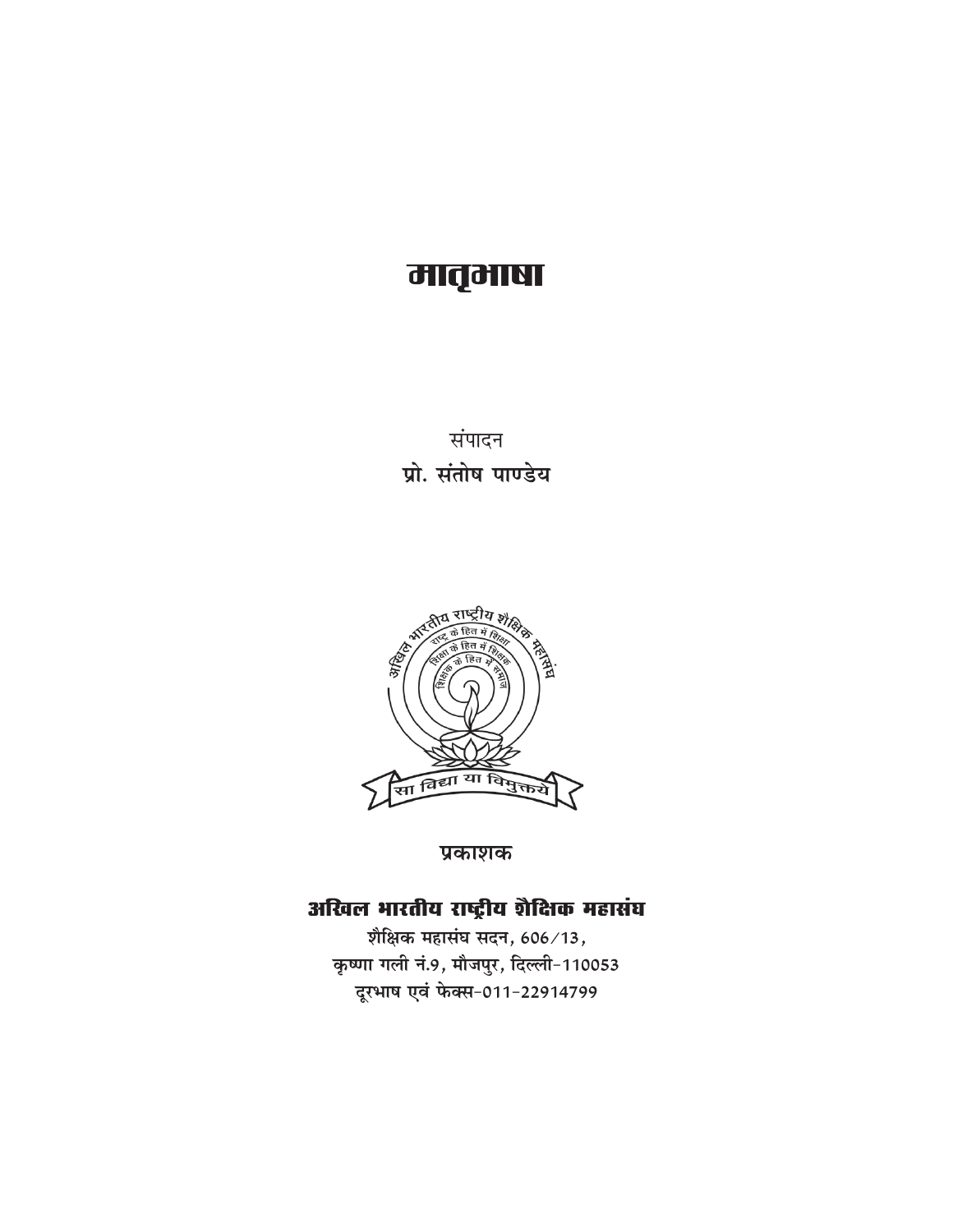© सर्वाधिकार प्रकाशकाधीन

- प्रकाशन दिवस:  $\frac{1}{2}$ विजयदशमी, 17 अक्टूबर 2010 आश्विन शुक्ल दशमी, विक्रम संवत् 2067
- सहयोग राशि: 50 रुपये  $\frac{1}{2}$
- अक्षर संयोजन:  $\frac{1}{2}$ सागर कम्प्यूटर्स, जयपुर
- मुद्रक: प्रीमियर प्रिन्टिग प्रेस, जयपुर  $\frac{1}{2}$

 $\frac{1}{2}$ प्रकाशक: अखिल भारतीय राष्ट्रीय शैक्षिक महासंघ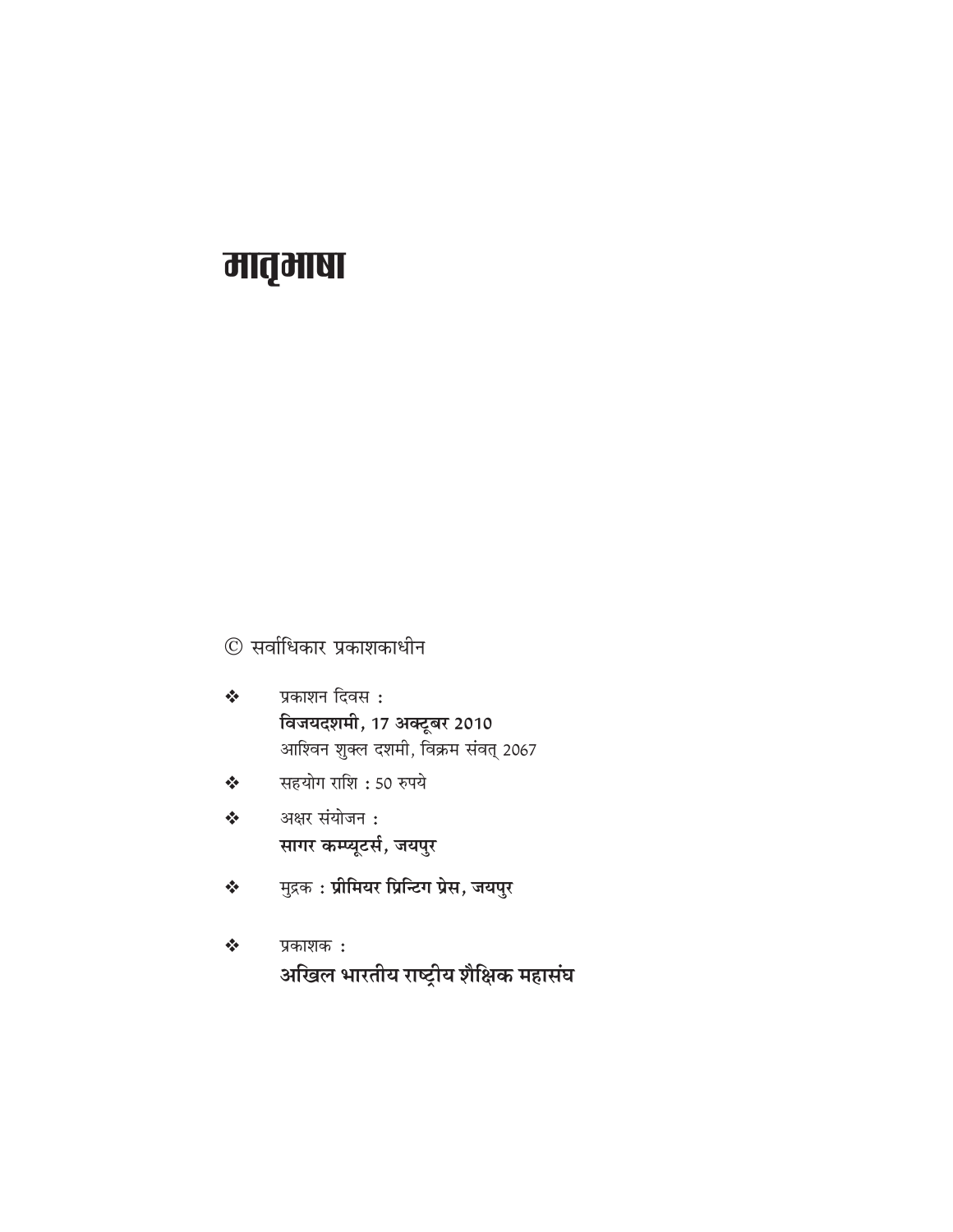## अनक्रम

- $5<sub>1</sub>$ प्राक्कथन
- देश की सभी भाषाएँ राष्ट्रीय 6.
- $11.$ Mother Tongue Medium a Fitness Exercise?
- मातृभाषा की प्रभावशीलता  $17.$
- 22. प्राथमिक शिक्षा मातृभाषा में ही हो
- मातृभाषा एवं मुल्यों का विकास  $25$
- $31.$ Mother Tongue is the Best Expression ...
- Language is also a carrier of culture 34.
- 39. अनिवार्यत: मातृभाषा में ही हो प्राथमिक शिक्षा
- 43. Language of Learning
- 44. शिक्षा का माध्यम मातृभाषा हो
- 47. स्कूल के चार देवता
- वर्तमान भारत में मातृभाषा में शिक्षण की स्थिति 53.
- 58. Flourish and Develop Mother Tongue
- 61. A Continuing Battle
- 66. Oral Tradition-The Indian Education
- $68$ प्राथमिक शिक्षा और मातृभाषा
- $73$ Place of English in India
- 74. एकता का सूत्र: मातृभाषा
- 79. What the Medium of Instruction Ruckus Betrays Sankalan
- 82. मातृभाषा से सहज व स्वाभाविक विकास
- मातृभाषा में ही बालक का सर्वांगीण विकास 84.
- $86$ Medium of Instruction
- पो संतोष पाण्डेय
- प.पू. श्रीगुरूजी
- H V Sheshadri
- डॉ. भगवती प्रकाश शर्मा
- प्रो. संतोष पाण्डेय
- प्रो. मोहन लाल छीपा
- P. Yugandhar Reddy
- Dr. TS Girish Kumar
- विष्णुप्रसाद चतुर्वेदी
- Ajit Kumar Biswas
- संजीवनी रायकर
- हनुमान सिंह राठौड
- जयभगवान गोयल
- Samiran Roy
- K. Ramasamy
- K. Ramrathinam
- गोविन्द प्रसाद शर्मा
- N.S. Raghunath
- टी. सुब्बाराव
- 
- बजरंग प्रसाद मजेजी
- बजरंगी सिंह
- Shri Krishna Murti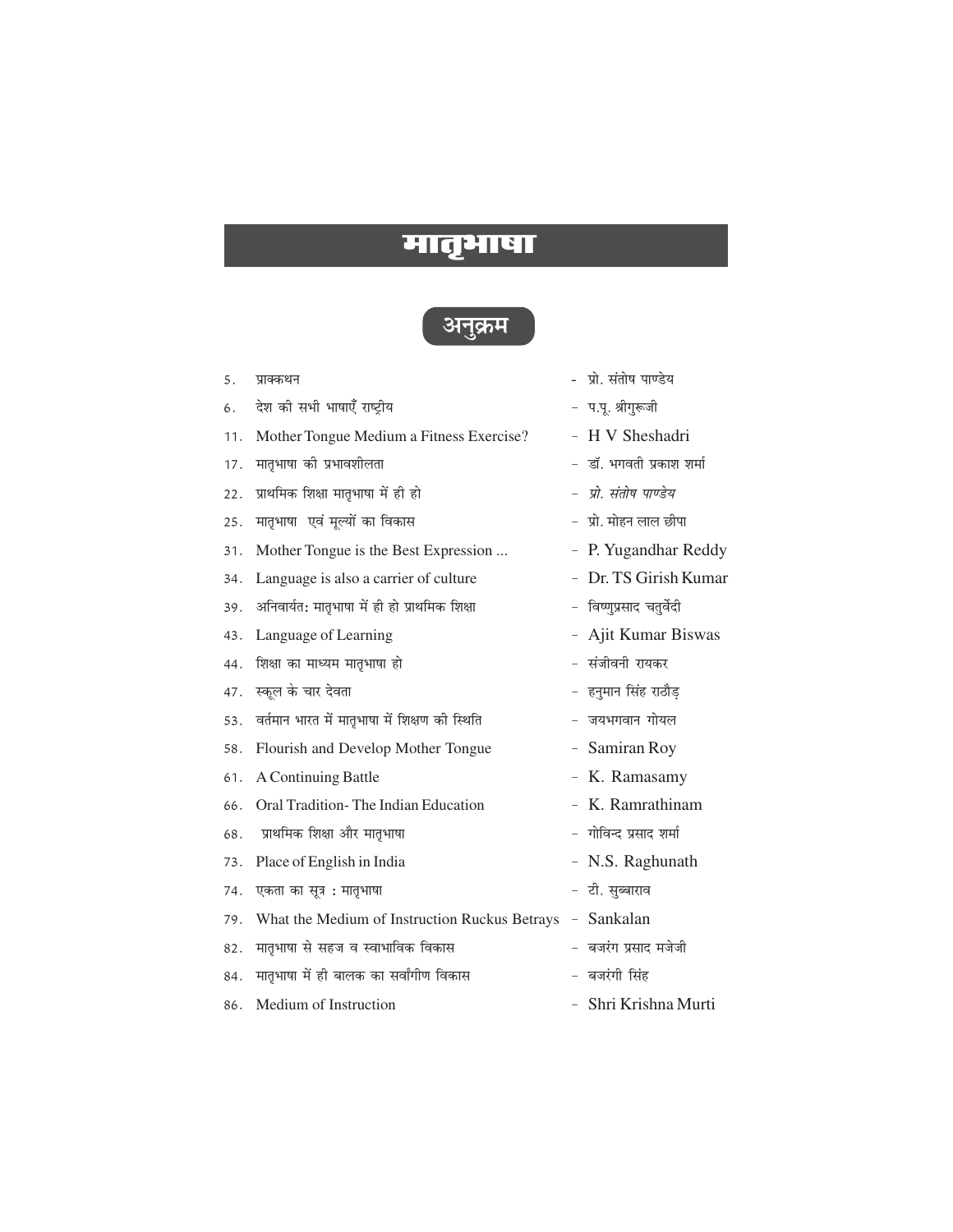#### ञातृभाषा

| 88. Mahatma Gandhi on Mother Tongue                     | - Dr. Jyotsna Kamat      |
|---------------------------------------------------------|--------------------------|
| 90. What should be the language for study?              | - H. Nagbhushana Rao     |
| 94. Mother Tongue-Best for Learning                     | - Vinoba Gautam          |
| 96. The first learning is best in mother tongue         | - Swaminathan            |
| 99. International Mother Tongue Day                     | S Anklesaria Aiyar       |
| 105. Self Identify: Mother Tongue                       | - Sankalan               |
| 108. प्रस्ताव- प्राथमिक शिक्षा का माध्यम मातृभाषा ही हो | - P Chandrasakharan      |
| 110. Medium: A scientific Analysis                      | - C.V. Srinatha Sastry   |
| 113. Are we heading in a right direction                | - Vipul J Somani         |
| 117. गर्भ में ही सीख लेते हैं भाषा                      | - संकलन                  |
| 118. Future and Intelligence of our country             | - C.V. Srinatha Sastry   |
| 122. मातृभाषा में शिक्षण सरल व रुचिकर                   | - डॉ. श्रीमती सरिता रानी |
| 125. मातृभाषा में प्राथमिक शिक्षा बच्चे के हित में      | - भाषा विज्ञानी से संवाद |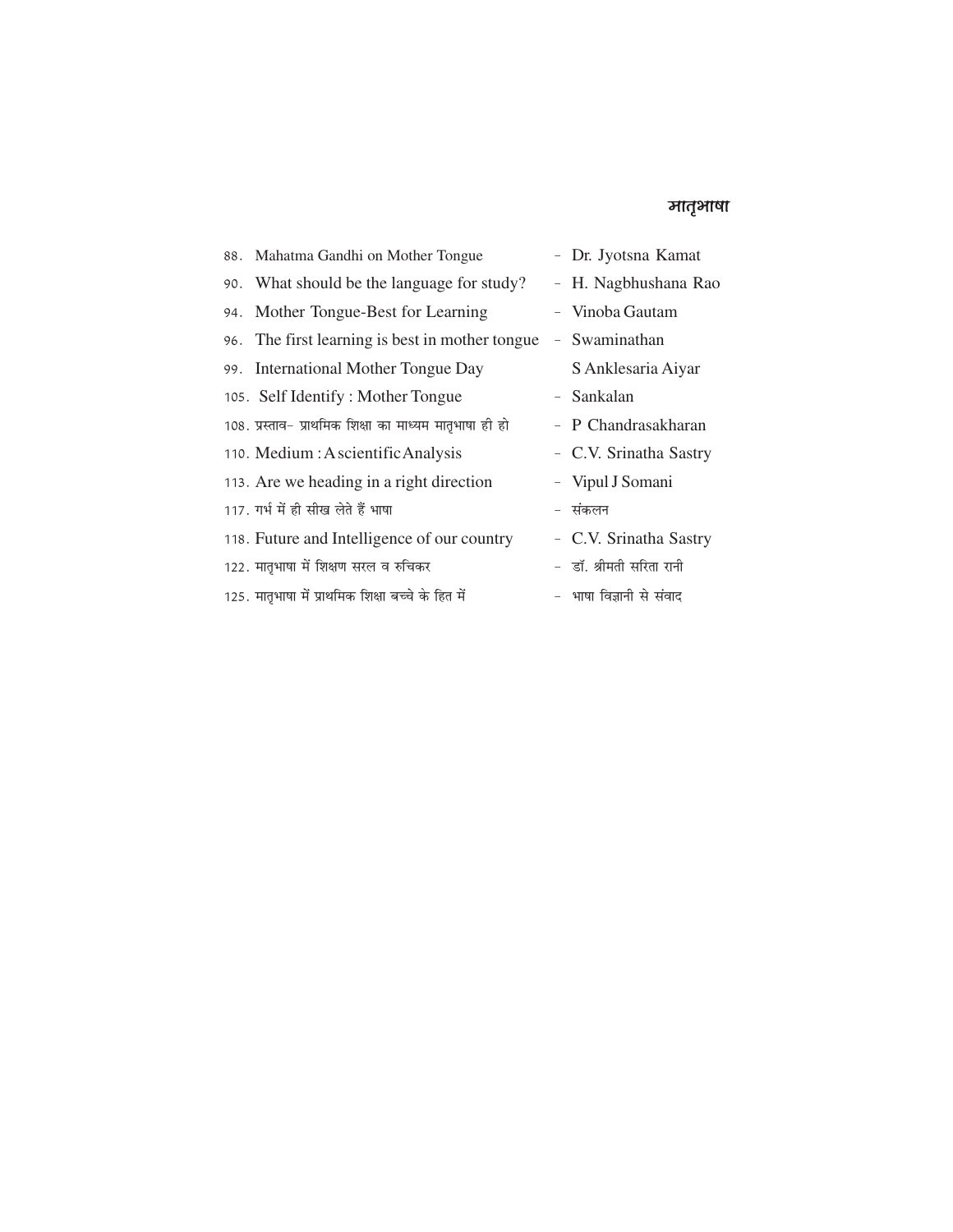## प्राक्कथन

शिक्षा के अधिकार के कानूनी रूप लेने के साथ ही, शिक्षा के माध्यम का प्रश्न पुन: महत्वपूर्ण बन गया है। देश में मध्यम, उच्च मध्यम वर्ग तथा उच्च संभ्रात वर्ग द्वारा आंग्ल भाषा को व्यक्तित्व विकास हेतु आवश्यक मानने की निरन्तर बलवती हो रही धारणा के संदर्भ में प्राथमिक स्तर की शिक्षा मातृभाषा में देने का प्रश्न तात्कालिक रूप से विचारणीय व महत्वपूर्ण हो जाता है। विश्वभर में यह स्वीकार किया गया है कि बच्चों के गणों व क्षमताओं का अधिकतम विकास मातृभाषा में शिक्षा प्रदान करने से ही संभव हो सकता है। यूनेस्को ने भी इसके महत्व पर मुहर लगाते हुये प्रतिवर्ष 21 फरवरी को मातृभाषा शिक्षण दिवस के रूप में मनाने का आग्रह किया हुआ है।

जन्म लेने के पश्चात व बच्चे का प्रथम व प्राकृतिक परिचय माँ से होता है, माँ के हाव-भाव के संकेतों व भाषा के माध्यम से ही उसके सामाजीकरण की प्रक्रिया प्रारंभ होती है। शनै: शनै: परिवार के अन्य सदस्यों के माध्यम से वह घर व बाहर के परिवेश से परिचित होता है। परिवार के संस्कार. परंपराओं व समग्र बाह्य परिवेश से परिचय के उपरांत उसके चेतन व अचेतन मस्तिष्क का तादात्म इन सबसे स्थापित होने के कारण वह उस परिवार व समाज में बोली जाने वाली भाषा का वाहक बन जाता है। ऐसे में यदि प्रारंभिक शिक्षा मातृभाषा में दी जाये तो उसके अन्दर छिपी प्रतिभा व क्षमताओं का प्रकटीकरण स्वाभाविक रूप से होने लगता है। मानव की स्वभावगत इस प्रवृत्ति के बावजूद अनेकानेक कारणों से भारत में मातृभाषा के स्थान पर आंग्ल भाषा में शिक्षण का चलन बढा है। कुछ माननीय न्यायालयों ने भी व्यक्तिगत स्वतंत्रता के आधार पर शिक्षण के माध्यम की स्वतंत्रता प्रदान की है। बच्चे राष्ट्र की सम्पत्ति है, उसके ट्रस्टी के रूप में सम्पूर्ण समाज का दायित्व बनता है कि उनको प्रतिभा व क्षमताओं के पर्ण विकास के स्वाभाविक अवसर प्रदान करें।

आज के भौतिकवादी व आर्थिक उपलब्धियों को ही जीवन का आदर्श स्वीकारने वालों की मिथ्याधारणा के चलते, बच्चों का स्वाभाविक विकास बाधित हो रहा है। आज की सफलता के मानदण्ड की दृष्टि से आंग्लभाषा का विशद ज्ञान अधिकारिता अपेक्षित हो सकती है, परन्तु सभी कुछ आँग्ल भाषा के माध्यम से ही सीखा जाय, आवश्यक नहीं है। प्रारंभिक शिक्षा के उपरांत ज्ञान किसी भी भाषा में लिया जा सकता है। परन्त यह किसी वर्ग या समाज की श्रेष्ठता का परिचायक नहीं हो सकता है। इसी महती आवश्यकता को स्वीकारते हुये यह आवश्यक है कि प्रारंभिक शिक्षा देने में मातृभाषा के प्रयोग को प्रेरित किया जाय। इसी उद्देश्य को दुष्टिगत कर इस पुस्तक के माध्यम से मातृभाषा व बच्चे के स्वाभाविक मानसिक विकास, उसमें निहित प्रतिभा व क्षमताओं से संबंधित महत्त्वपूर्ण पहलुओं को विद्वतजनों ने अपने–अपने लेखों द्वारा रेखांकित किया है। समाज में इनके व्यापक प्रचार– प्रसार हेतु यह प्रकाशन पाठकों की सेवामें प्रस्तुत है। देश व समाज के उत्थान व विकास को प्रेरित करने वाले इस प्रयोग में सभी सहयोगी होंगे तथा प्रबल जन-मत का निर्माण मातृभाषा में शिक्षण के रूप में प्रकट हो. यही इस प्रकाशन की सफलता होगी।

-प्रो. संतोष पाण्डेय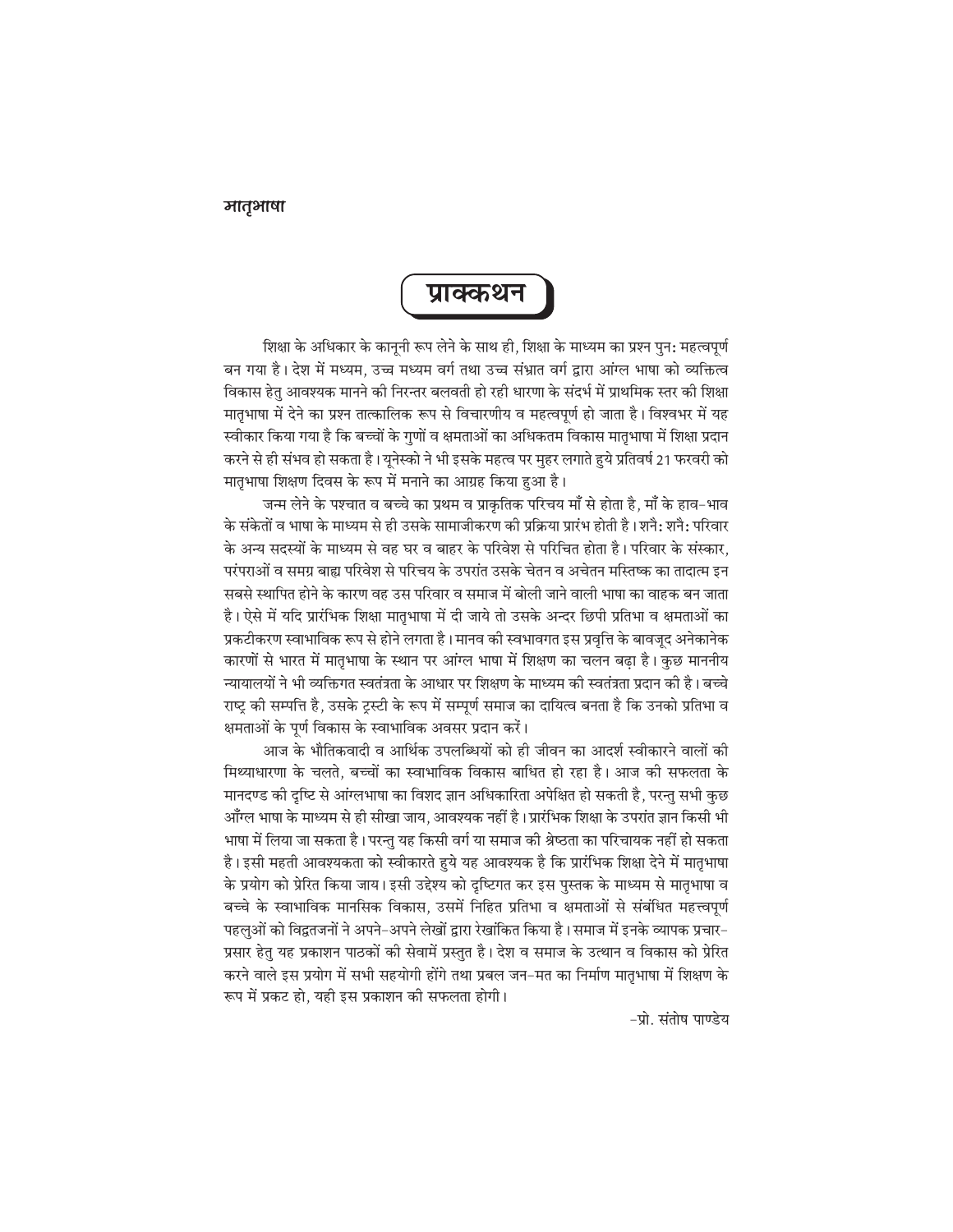# देश की सभी भाषाएँ राष्ट्रीय

□ प.पू. श्रीगुरूजी

सन् 1962 में तमिल संस्कृति के महान समर्थक तथा मदुरै से प्रकाशित होनेवाले दैनिक समाचार-पत्र के संपादक श्री कारिमुत्तू त्यागराज चेटियर ने श्री गुरूजी को चाय के लिए निमंत्रित किया था। हिंदी को राष्ट्रभाषा बनाने के प्रश्न को लेकर उन दिनों ( सन् 1962) दक्षिण भारत में बडा विवाद उठ खडा हुआ था। उन्होंने बडे साहस के साथ श्री गुरूजी से पूछा – हमारे देश के लिए हिंदी को ही राष्ट्रभाषा बनाने की क्या आवश्यकता है? प्रश्न कर उत्तर के लिए वे बडी उत्सुकतापूर्ण दृष्टि से गुरूजी की ओर देखने लगे।

श्री गुरूजी ने कहा- क्यों? मेरे विचार से देश की सभी भाषाएँ, जिन्होंने हमारी संस्कृति के महान विचारों को प्रस्तुत किया है, शत-प्रतिशत राष्ट्रीय है। हमारे देश की राष्ट्रभाषा केवल हिंदी ही नहीं है। अत: तमिल भी राष्ट्रभाषाओं में से एक है। लेकिन मुख्य बात यह है कि इतने बड़े देश के लिए एक सामान्य व्यवहार की भाषा की आवश्यकता है, जो आजकल प्रचलित विदेशी भाषा (अंग्रेजी) का स्थान ले सके। क्या आप इस आवश्यकता का अनुभव नहीं करते?

श्री गुरूजी के उत्तर से पूर्णतया समाधान पाकर श्री चेटियर ने साधुवाद द्वारा मुक्तकंठ से उसकी यथार्थता स्वीकार की।

#### मैं समझता हूँ आप संपूर्ण देश के लिए हिंदी के पक्ष में हैं?

– मैं किस बात के पक्ष में हूँ अथवा किस बात के पक्ष में नहीं, यह महत्वपूर्ण नहीं है। प्राचीनकाल से अपने लोग, टूटी-फूटी हिन्दी में अपने विचारों को व्यक्त करते हुए तीर्थयात्राएँ करते आ रहे हैं। काशी में, प्रयाग में हम देखते हैं कि संपूर्ण देश से आने वाले लोग टूटी-फूटी हिन्दी में अपना काम चलाते हैं। हिन्दी में कामकाज चलाने का हमने निर्णय लिया, उसके बहुत पूर्व ही सीमित प्रमाण में हिन्दी चलती रही। मेरा जन्म मराठीभाषी परिवार में हुआ, किन्तु मैंने हिन्दी सीखी और 12 वर्ष की आयु में तुलसी रामायण पढी। गुजरात, पंजाब, बंगाल, असम आदि प्रदेशों में लोग हिन्दी समझते हैं। दक्षिण के लोग यदि तमिल स्वीकार करें और चाहें कि वह अखिल भारतीय भाषा बने. तो मैं उसका समर्थन करूँगा।

अब प्रत्येक देश अपनी क्षेत्रीय भाषा लागू कर रहा है। अत: अखिल भारतीय संपर्क में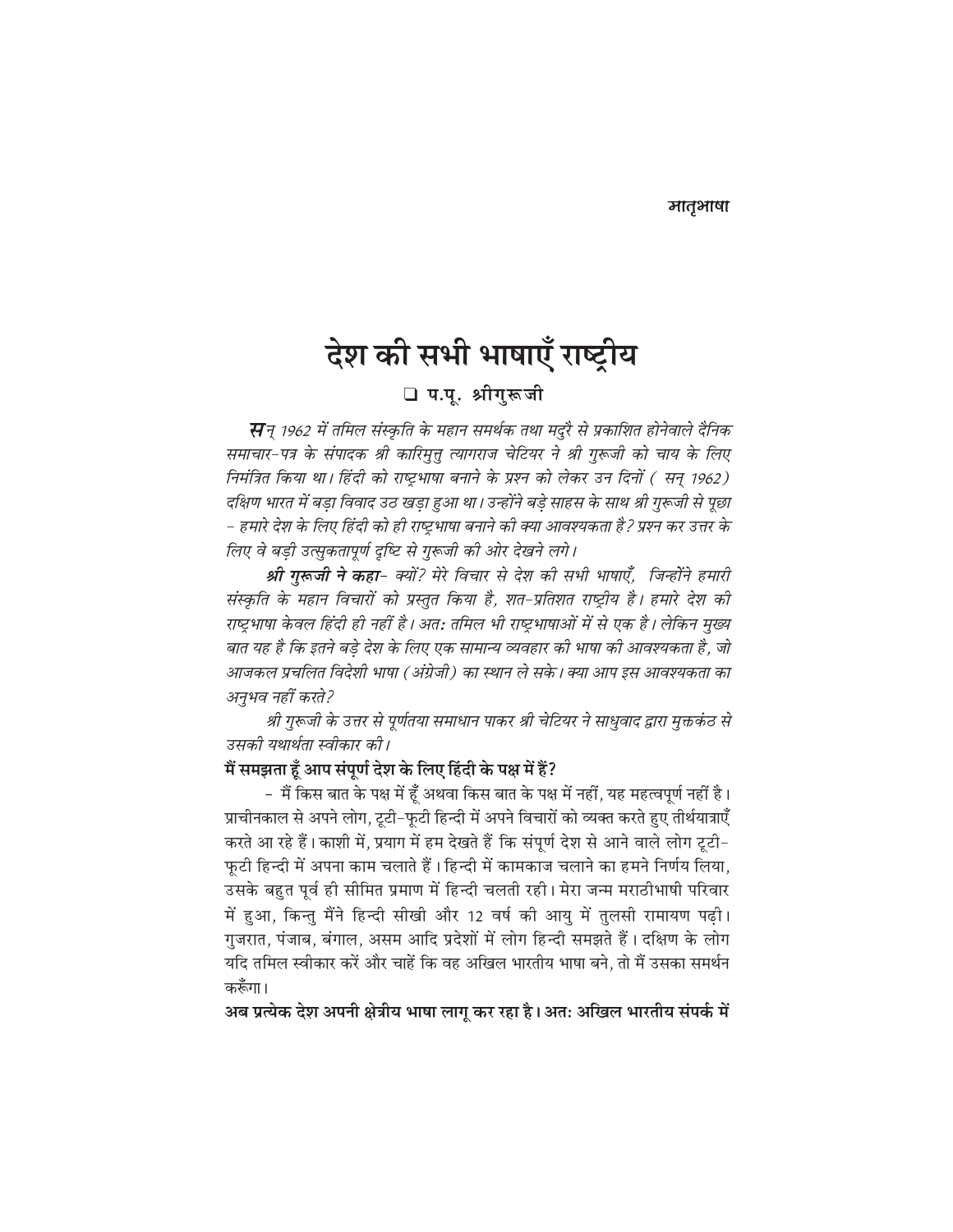#### कठिनाई है। समान भाषा के अभाव में हम काम कैसे चला सकते हैं?

- समान शब्दों के दृष्टिकोण से तो संस्कृत ही आदर्श होगी। हम किसी भी भाषा के शत्रु नहीं। वस्तुत: तकनीकी विषयों के लिए जर्मन और रूसी भाषा पढी जाने लगी। अंग्रेजी का प्रसार तो द्वितीय महायुद्ध के बाद अमरीकी प्रभाव के विस्तार के परिणामस्वरूप हुआ। द्वितीय भाषा के रूप में हम किसी भी उपयोगी भाषा को स्वीकार कर सकते हैं।

कुछ प्रदेश हिन्दी से सहमत न हों, तो विकल्प क्या है?

- अपने प्रदेश लड रहे हैं, इसलिए क्या हम यह कह सकते हैं कि अंग्रजी राज उसका विकल्प है? नहीं, नहीं। अब स्थिति की दयनीयता यह है कि अंग्रेजी प्रमुख भाषा बन बैठी है और हमारी सब भाषाएँ गौण बनी हैं। इसे बदलना होगा। यदि हम समझते हैं कि हम स्वतंत्र राष्ट्र हैं, तो हमें अंग्रेजी के स्थान पर स्वभाषा लानी होगी। निस्संदेह हम किसी पर हिन्दी थोपना नहीं चाहते। ऐसा दृष्टिकोण रखना ठीक नहीं होगा, क्योंकि वे सब हमारे अपने लोग हैं।

संस्कृत भाषा सर्वोत्तम है। परन्तु इस संबंध में एक कठिनाई है। हाल ही में संस्कृत भाषा के एक विद्वान से मैंने प्रश्न किया कि संस्कृत भाषा होते हुए भी हमारे देशवासियों ने प्राकृत और हिन्दी में बोलचाल प्रारंभ क्यों की? कालिदास– रचित नाटकों में भी छोटे पात्र प्राकृत बोलते हुए ही बताए गए हैं। कारण यह है कि उन दिनों में भी संस्कृत कठिन भाषा समझी जाती थी और वे कोई सरल माध्यम खोज रहे थे। इसलिए प्राकृत आई। काशी के एक पंडित ने प्राकृत से भी सरल संस्कृत का व्याकरण बनाया है। संस्कृत यदि सरल की जा सके, तो प्रयुक्त हो सकती है।

#### अपने देश में अंग्रेजी का क्या भविष्य है?

- अंग्रेजी को इस देश से जाना होगा। इसके दो प्रमुख कारण हैं। प्रथमत: अंग्रेजों के शासन में शासकों की भाषा सीखने के प्रति स्वाभाविक प्रवृत्ति थी। अब अंग्रेजों के जाने के साथ यह उत्साह खत्म हो रहा है। दूसरे अंग्रेजों के

में मानता हूँ कि अपनी सभी भाषाएँ राष्ट्रीय हैं। वे हमारी राष्ट्रीय धरोहर हैं। हिन्दी भी उन्हीं में से एक है, परन्तू उसके बोलने वालों की संख्या अधिक होने से उसे राजभाषा के रूप में स्वीकार किया गया है। जो देश अंग्रेजों की दासता से मुक्त हुए, उन सभी देशों ने अपने देश की भाषाओं को ग्रहण किया। ब्रह्मदेश ने ब्रह्मी और श्रीलंका ने सिंहली को स्वीकार किया। सत्ता हाथों में आते ही उन्होंने भाषा बदल दी। दक्षिण अफ्रीका में विभिन्न जातियों की 14-16 भाषाएँ हैं तथा प्रत्येक समुदाय को अपनी भाषा पर गर्व है। फिर भी सर्वसम्मति से उन्होंने 'स्वाहिली' भाषा को राष्ट्रीय भाषा के रुप में ग्रहण किया। उनका सब-कुछ ठीक चल रहा है।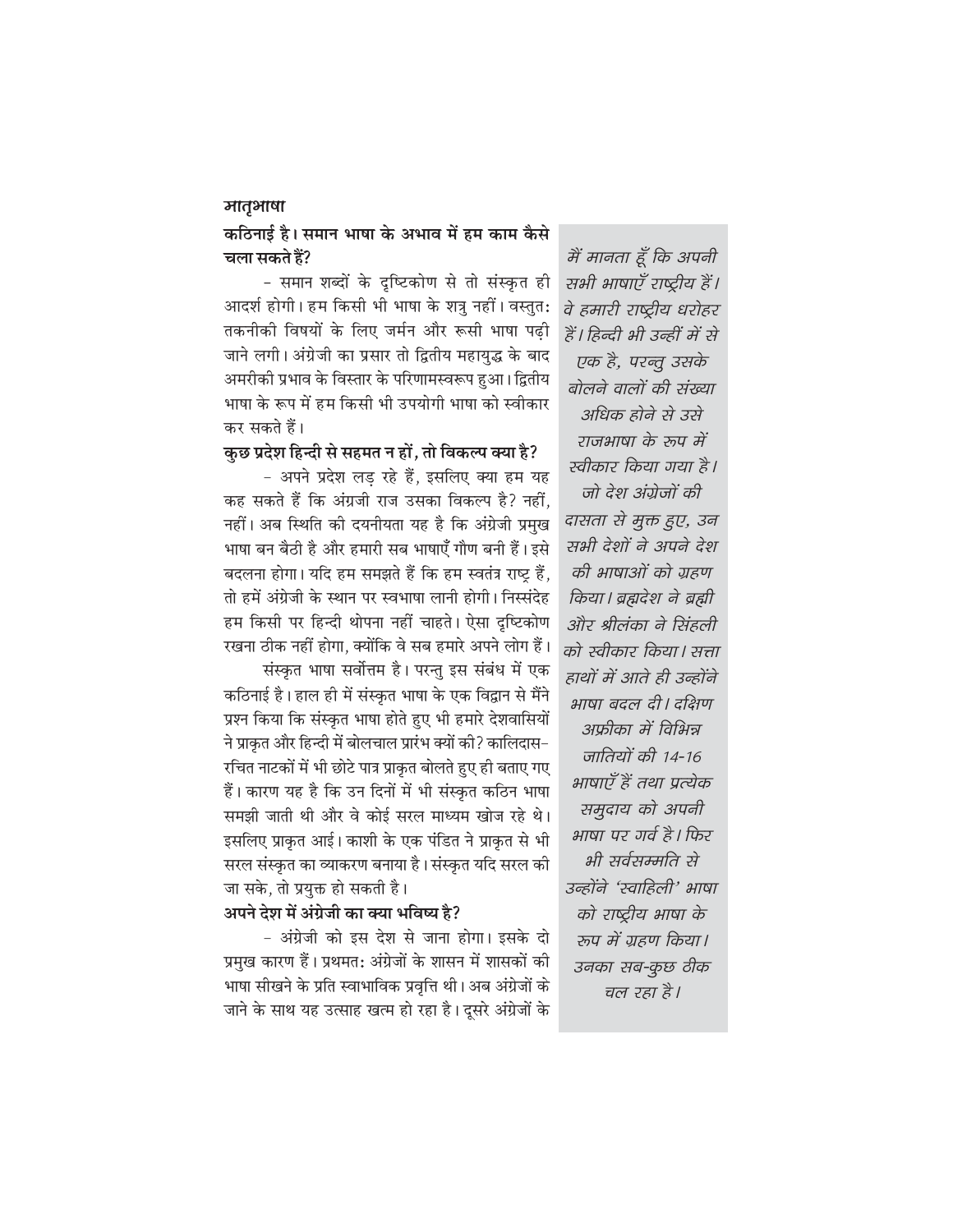शासन में स्थिति यह थी कि अंग्रेजी के ज्ञान के बगैर शासकीय सेवाओं में प्रवेश असंभव था। अंग्रेजी के ज्ञान के अभाव में विद्वत्ता का कोई मूल्य नहीं था। आर्थिक दृष्टि से ही नहीं, तो सामाजिक जीवन में भी कोई प्रतिष्ठा नहीं थी। यह भय भी अब क्रमश: घटता जा रहा है। अंग्रेजी भाषा अंग्रेजी शासन का एक अंग था। अब किसी भी प्रकार की कत्रिमता उसे जीवित नहीं रख सकती।

#### भाषा समस्या का हल क्या है?

– मेरा स्पष्ट मत है कि उच्च शिक्षा और शोधकार्य के लिए एक सर्वसाधारण भाषा हो। संस्कृतोद्भव सर्वसाधारण तांत्रिक शब्दावली से इस दिशा में पहल की जाए। संस्कृत का शब्द-भंडार समृद्ध है और उसके बारे में एक पवित्र भावना भी है, इसलिए मेरे विचार से वह राष्ट्रभाषा का स्थान ले सकती है। कामचलाऊ संस्कृत की जानकारी प्राप्त करना बहुत ही सरल है। किसी एक समान भाषा के अभाव में विभिन्न प्रांतों के मध्य कोई बौद्धिक विचार–विनिमय संभव नहीं होगा और वे एक–दूसरे के निकट नहीं आ पाएँगे। राष्ट्र की एकता के लिए संस्कृत नितांत आवश्यक है।

हिन्दी भी इस उद्देश्य की पूर्ति कर सकती है। हिन्दी अन्य प्रादेशिक भाषाओं की तुलना में पुरानी नहीं है। कुछ क्षेत्रीय भाषाएँ तो उससे अधिक समृद्ध हैं। तमिल 2500 वर्षों से सुसंस्कृत भाषा के रूप में प्रचलित थी। इसलिए अन्य भाषाओं से हिन्दी को श्रेष्ठ कहना ठीक नहीं। मैं मानता हूँ कि अपनी सभी भाषाएँ राष्ट्रीय हैं। वे हमारी राष्ट्रीय धरोहर हैं। हिन्दी भी उन्हीं में से एक है, परन्तु उसके बोलने वालों की संख्या अधिक होने से उसे राजभाषा के रूप में स्वीकार किया गया है। यह दृष्टिकोण कि हिन्दी ही एकमात्र राष्ट्र भाषा है और अन्य भाषाएँ प्रांतीय हैं, वास्तविकता के विपरीत और गलत है।

#### राष्ट्रीय भाषा के विषय में आपका क्या मत है ?

– अन्य कुछ प्रश्नों की तरह ही यह प्रश्न भी अभी रुक सकता है। मुम्बई के 'टाइम्स ऑफ इंडिया' में मैंने हाल ही में पढा कि स्थानीय भाषा की तुलना में अधिक संख्या में विद्यार्थी अंग्रेजी माध्यम ले रहे हैं।

### यह बात केवल शहरी क्षेत्रों के लिए हो सकती है?

- किन्तु यह बात ग्रामीण क्षेत्रों में भी फैली है। अब दुर्भाग्य से भाषा को झगडे का विषय बना दिया गया है। असम का ही मामला लें। विश्वविद्यालय ने एक प्रस्ताव पारित कर असमिया में ही शिक्षा देने का निर्णय लिया, तो वहाँ गडबडी शुरू हो गई। वहाँ बंगाली लोग काफी संख्या में हैं। वे इसे अन्याय मानते हैं।

### अंग्रेजी यदि राष्ट्रीय भाषा का स्थान नहीं ले सकती, तो फिर अन्य कौन-सी भाषा है, जो राष्टीय भाषा का स्थान ले सके?

हाल ही में मुझसे किसी ने कहा, 'क्रिकेट हमारा राष्ट्रीय खेल है, अंग्रेजी वेश हमारा राष्ट्रीय वेश है और अंग्रेजी हमारी राष्ट्रीय भाषा है।' तब तो केवल यही कहना शेष रह जाता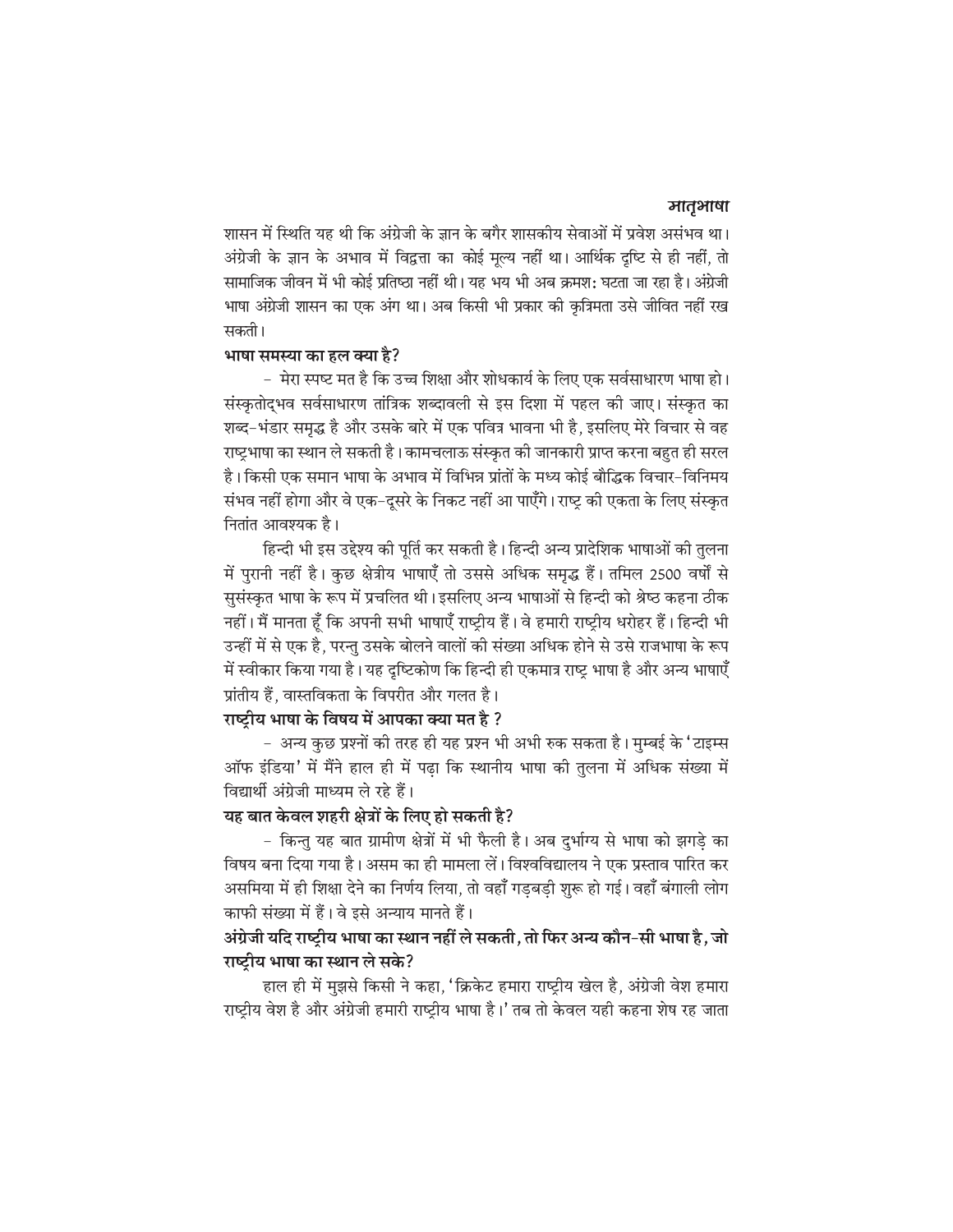है कि हमारा राष्ट्र इंग्लिश राष्ट्र है।

जो देश अंग्रेजों की दासता से मुक्त हुए, उन सभी देशों ने अपने देश की भाषाओं को ग्रहण किया। ब्रह्मदेश ने ब्रह्मी और श्रीलंका ने सिंहली को स्वीकार किया। सत्ता हाथों में आते ही उन्होंने भाषा बदल दी। दक्षिण अफ्रीका में विभिन्न जातियों की 14-16 भाषाएँ हैं तथा प्रत्येक समुदाय को अपनी भाषा पर गर्व है। फिर भी सर्वसम्मति से उन्होंने 'स्वाहिली' भाषा को राष्ट्रीय भाषा के रूप में ग्रहण किया। उनका सब–कुछ ठीक चल रहा है। विज्ञान एवं अन्य क्षेत्रों में अपने देश की तुलना में अफ्रीका काफी अधिक पिछड़ा हुआ है। हमारे यहाँ अनेक समृद्ध भाषाएँ हैं, फिर भी हमने मुर्खतापुर्ण दुष्टिकोण अपनाया है। अंग्रेजी प्रशासन और आज के प्रशासन में अपनी जनता कौन–सा अंतर देख सकती है? कोई अंतर नहीं। केवल सत्ता धारण करने वाले लोग बदल गए हैं। अभी भी अंग्रेजी प्रचलित है। तब ऐसी बात ही कौन-सी है, जो लोगों में राष्ट्रभक्ति की प्रखर भावना जगा सकें?

आप ऐसा क्यों सोचते हैं कि अंग्रेजी से हिन्दी में बदलकर देने मात्र से परिवर्तन आ जाएगा?

- यह एक प्रकार से मनोवैज्ञानिक परिवर्तन है।

#### प्राथमिक संस्कार घर में ही

25 जनवरी 1967 को कोल्लम (केरल) में कुछ प्रौढ़ सज्जन श्री पणिक्कर के निवास-स्थान पर श्री गुरुजी से मिलने आए थे। श्री पणिक्कर ने शिक्षण-संस्थाओं का स्तर नीचे गिरने की शिकायत करते हुए कहा, 'अब लड़कों को ईसाई शिक्षा संस्थाओं में भेजना आवश्यक हो गया है।'

श्री गुरुजी ने कहा- 'इस प्रकार की मनोवृत्ति बनाने में माता-पिता ही दोषी हैं। शिक्षण-संस्थाओं के स्तर में गिरावट आई है, यह कहने का कोई अर्थ नहीं। अपनी शिक्षा-संस्थाओं में ही लडकों को भरती कर शिक्षा का स्तर ऊँचा उठाने के लिए उन संस्था के संचालकों को बाध्य करना चाहिए। यदि लडकों को आप मिशनरी पाठशालाओं में भेजेंगे, तो वे मिशनरी संस्कृति को अपनाएँगे और अपनी पाठशालाओं में निम्न मध्यवर्गीय विद्यार्थी रहने के कारण उन संस्थाओं के शिक्षा स्तर में गिरावट आएगी ही।'

श्री पणिक्कर- 'परन्तु कॉन्वेंट पाठशाला में अंग्रेजी अच्छी पढाते हैं। अब तो दुनिया-भर में लोग अंग्रेजी भाषा जानते हैं।'

श्री गरुजी-'यह एक भोलेपन की भावना है। वह अंतर्राष्ट्रीय भाषा नहीं है। फ्रांस, इंग्लैण्ड के अति निकट होने पर भी वहाँ अंग्रेजी का कोई स्थान नहीं है।'

श्री अण्णाजी- 'अफ्रीका में उन्होंने एक दिन में ही अंग्रेजी को पर्णतया हटा दिया है।' श्री गुरुजी-'अफ्रीका ही क्यों, बर्मा (म्यांमार) और लंका में प्रारंभिक कक्षाओं में से अंग्रेजी निकाल बाहर कर दी गई है। जो लोग भारत से श्रीलंका गए हैं, उन्होंने वहाँ भाषा की समस्या निर्माण की है। अब ऐसे भारतीयों को वहाँ से बाहर निकाला जा रहा है। अपने यहाँ